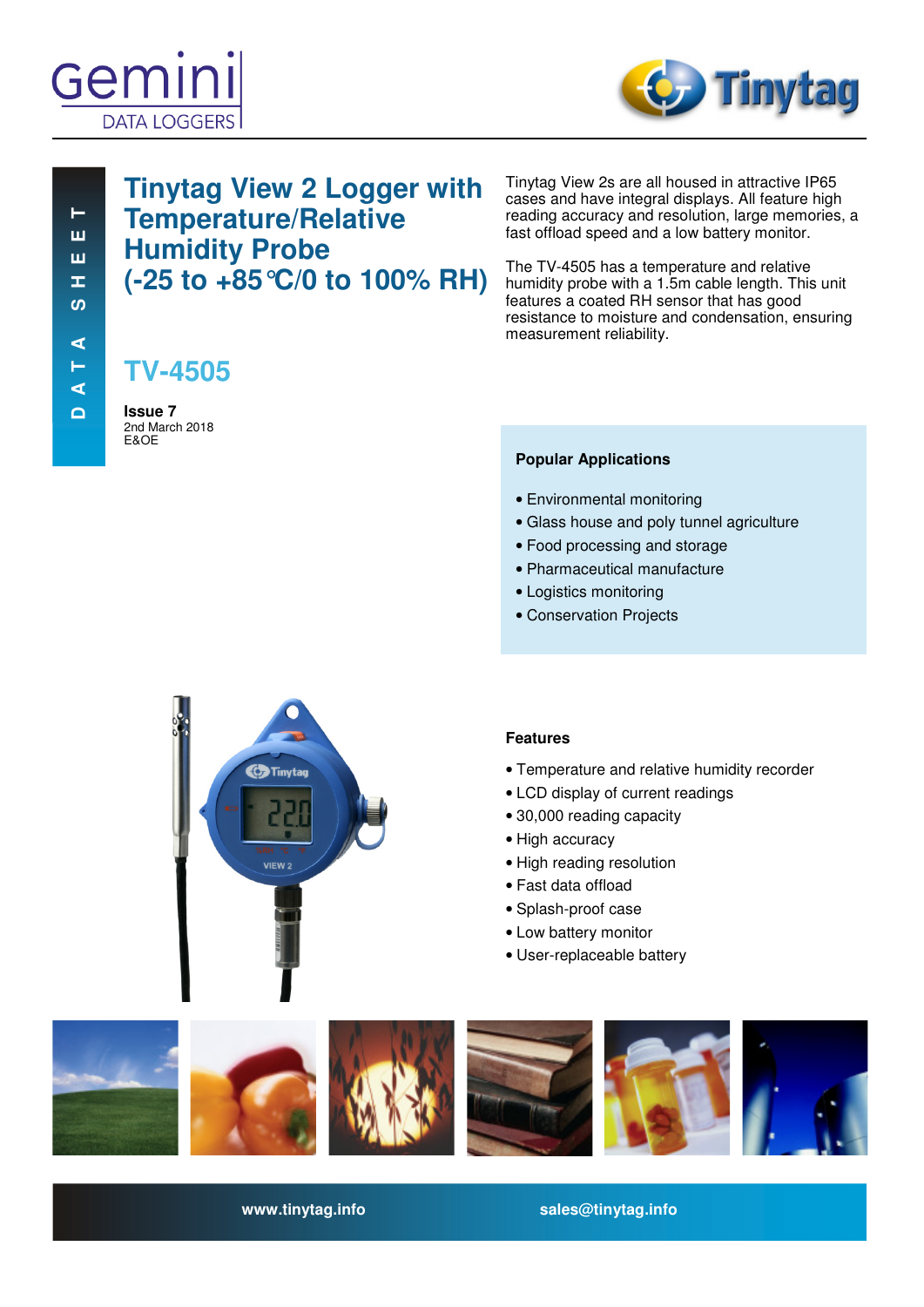

# **Tinytag View 2 Logger with Temperature/Relative Humidity Probe (-25 to +85°C/0 to 100% RH)**

**TV-4505** 

**Issue 7 : 2nd March 2018 (E&OE)** 



| <b>Total Reading Capacity</b> | 30,000 readings                    |  |
|-------------------------------|------------------------------------|--|
| <b>Memory type</b>            | Non Volatile                       |  |
| Display                       | 4 digits + indicators              |  |
| <b>Display Modes</b>          | ℃ or °F / %RH                      |  |
| <b>Display Refresh Rate</b>   | Every 2 seconds                    |  |
|                               |                                    |  |
|                               | (alternating temperature/humidity) |  |
| <b>Trigger Start</b>          | <b>Magnetic Switch</b>             |  |
| <b>Delayed Start</b>          | Relative / Absolute                |  |
|                               | (up to 45 days)                    |  |
| <b>Stop Options</b>           | When full                          |  |
|                               | After n Readings                   |  |
|                               | Never (overwrite oldest data)      |  |
| <b>Reading Types</b>          | Actual, Min, Max                   |  |
| Logging Interval              | 1 sec to 10 days                   |  |
| Offload                       | While stopped or when              |  |
|                               | logging in minutes                 |  |
|                               | mode                               |  |
| Alarms                        | 2 fully programmable; latchable    |  |
|                               |                                    |  |
|                               |                                    |  |
| <b>Physical Specification</b> |                                    |  |
|                               |                                    |  |
|                               |                                    |  |
| <b>IP Rating</b>              | IP65 splash proof (see notes)      |  |
| <b>Combined Weight</b>        | 150g / 5.29oz                      |  |
|                               |                                    |  |
| Logger                        |                                    |  |
|                               |                                    |  |
| <b>Operational Range*</b>     | -25 °C to +70 °C                   |  |
| <b>Case Dimensions</b>        |                                    |  |
| <b>Diameter</b>               | 60mm / $2.36"$                     |  |
| Length                        | 90mm / 3.54"                       |  |
| Width                         | 77mm / 3.03"                       |  |
| Depth                         | 35mm / 1.38"                       |  |
| Probe                         |                                    |  |
|                               |                                    |  |
| <b>Operational Range*</b>     | $-25^{\circ}$ C to $+85^{\circ}$ C |  |
| <b>Probe Dimensions</b>       |                                    |  |
| Length                        | 70mm / 2.76"                       |  |
| <b>Diameter</b>               | 8mm / 0.31"                        |  |
| Cable Length                  | 1.5m / 59.06"                      |  |

\*The Operational Range indicates the physical limits to which the unit can be exposed, not the reading range over which it will record.

### **Features Reading Specification**

#### **Temperature**

| Reading Range |  |
|---------------|--|
| Sensor Type   |  |

**Logger Resolution** 0.02°C or better **Display Resolution** 0.1°C or 0.1°F

**Reading Range** -25°C to +85°C (-13°F to 185°F) **Sear Type 10K NTC Thermistor**  (external probe) **Response Time** 3 mins to 90% FSD in moving air **Temperature Stability** 0.005°C/°C Change from 25°C

**Logger Accuracy Relative Humidity** 



**Reading Range** 0 to 100% RH **Reading Resolution** Better than 0.3% RH **Display Resolution** 0.1% RH

**Sensor Type** Capacitive (external probe) **Reading Accuracy** ±3.0% RH at 25°C (77°F) **Response Time** 40 seconds to 90% FSD (current data loggers, from SN 619201)

#### **RH Sensor Working Range**

The working range for the RH sensor is shown in terms of relative humidity / temperature limits.

Although the sensor will not fail beyond these limits, the accuracy will deteriorate.